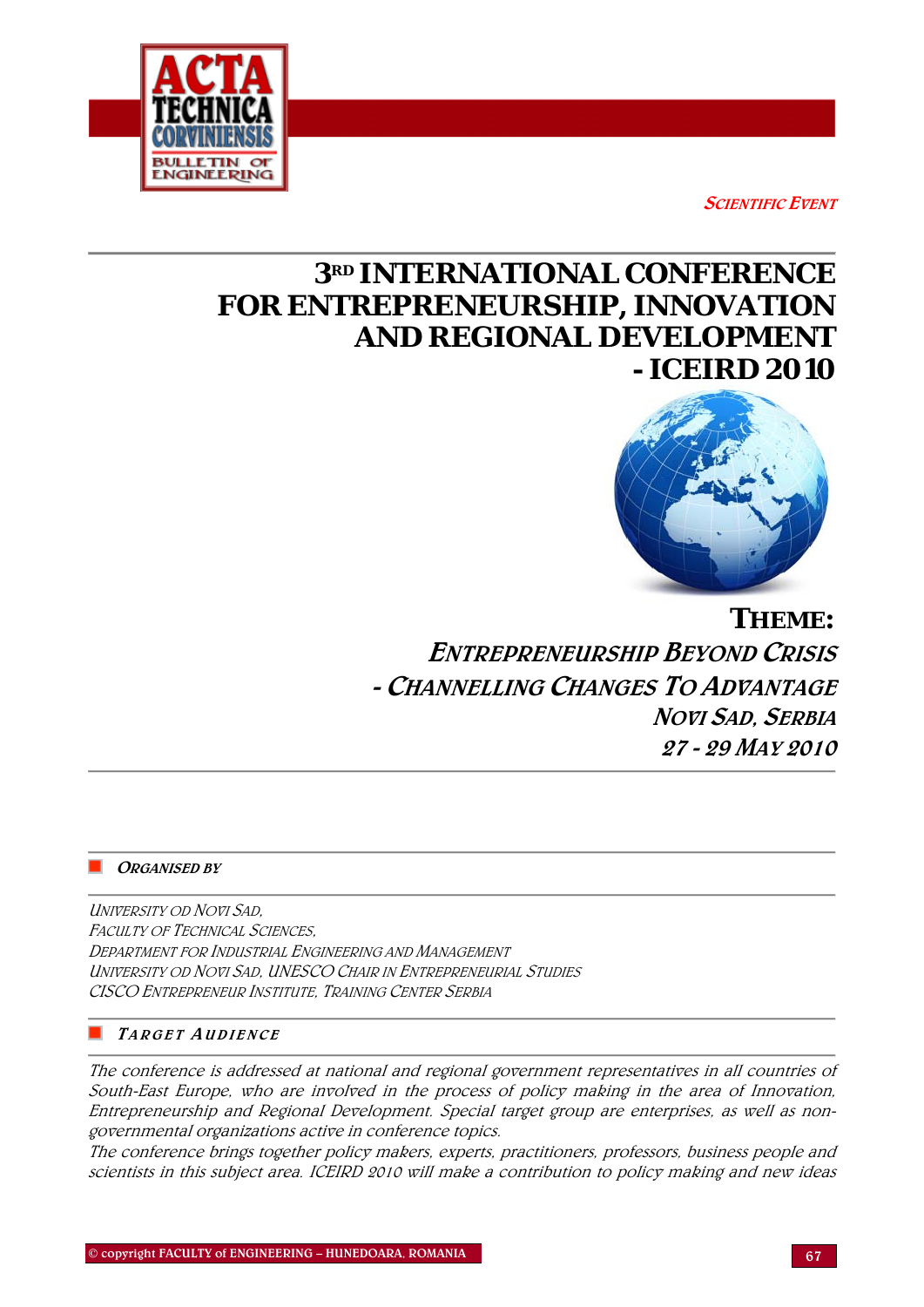on competitiveness in the region. Special target audience are students, young researchers, scientists, and their supervisors from academia and industry to present actual research projects and results.

#### **OBJECTIVES AND SCOPE OF THE CONFERENCE**

We live in a time of change, in a fast evolving, increasingly global and competitive economy. Sustaining a competitive advantage requires that individuals, companies, and nations anticipate, stimulate and manage change rather than simply react to it. This is what entrepreneurship is about: channeling change to your advantage. New ideas generate new realities and this requires knowledge from different disciplines and the ability to combine such insight with the daily practical realities of business life.

We hope that ICEIRD 2010 will give small contribution how to achieve this delicate balance by itself combining both theory and practice, gathering in the same place decision makers (government, ministries- and state agencies), scientists (universities, research and development centres, start-up. centres and incubators) and practitioners (SME's) in order to discuss topic that are of crucial importance for national competitiveness and increased regional development in the South East Europe. The key areas of the conference are:

- Entrepreneurship as a process of identifying opportunities and putting useful ideas into practice; Innovation as the driver of national, regional and global economy;
- Regional development and the possibilities and barriers for closer cooperation between South East European economies.

#### MISSION:

Mission of the International Conference for Entrepreneurship, Innovation and Regional Development (ICEIRD) is to strengthen the entrepreneurial spirit and help develop and sustain economic growth by fostering innovation, through the academic knowledge and expertise. ICEIRD Consortium has been established to provide a multi-disciplinary and cross-sectoral forum for researchers, practitioners, and policy makers in the field of innovation and regional development, and a means for sharing findings that promote innovation and therefore enhance economic, technological and regional socioeconomic development through new economic activities that stimulate generation of wealth through entrepreneurial and sustainable employment and growth and thus increase competitiveness as well as civil society development and enhancement via the inter-networking of disciplines, researchers, policy makers and practitioners in diverse countries in the region.

The ICEIRD Consortium drives research agenda in the field of technology, innovation and entrepreneurship and regional economic development. It is one of the premium and pioneering consortia that successfully and effectively link theory and practice through well-established research outputs and annual meetings.

#### TOPICS OF INTEREST

#### Creativity, Complexity and Competitiveness Issues for Small and Medium Enterprises (EU and other)

- $\perp$  Leveraging e-skills for Innovation in the Knowledge Society
- Managing and Leveraging Complexity, Creativity and Innovation in SMEs
- Trust, Respect, Culture and Collaboration Issues for SMEs in SEE vs. other regions (EU)
- $\perp$  Leadership and Management practices that can be applied to SMEs
- SME Business process modeling, SME Knowledge management and technology transfer
- **New Technology Ventures Financing**
- $\frac{1}{2}$  Business incubation management and leadership
- $\ddotplus$  Human Resources Practices for promoting innovation for SMEs

#### South East European Entrepreneurial and Innovation Clusters

 $\frac{1}{\sqrt{2}}$  SMEs' Entrepreneurship as an Innovation Driver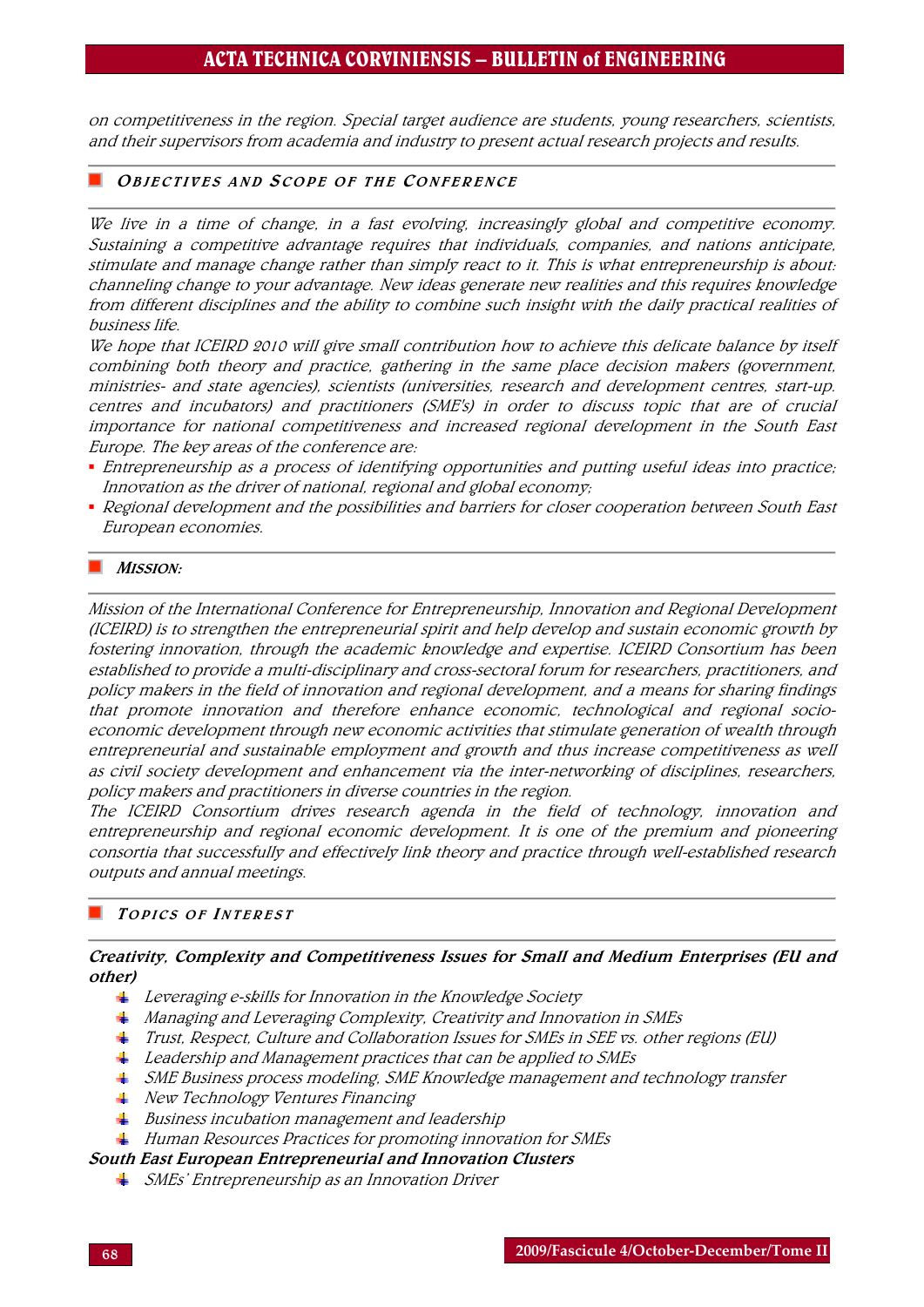- $\,\blacktriangleq\,$  Opportunities and barriers for closer cooperation between South East European SMEs
- $\frac{1}{\sqrt{2}}$  Strategic Integration vs. Flexibility and SME Competitiveness
- Innovation Clusters, Technology Transfer and Social Entrepreneurship
- Social Networking as Driver of EICs formation
- $\frac{1}{\sqrt{2}}$  Science & Technology Parks and EICs
- $\frac{1}{2}$  Young and Women Entrepreneurs development via EICs
- Benchmarking of Entrepreneurship and Innovation Best Practices in the region
- $\frac{1}{2}$  Innovation policy in SMEs

#### Technology Innovation, Transfer and Commercialization across Governement, University,

- The role of the State and Public Policy with regards to SME Innovation and Entrepreneurship
- Governmental and regional policies on entrepreneurship and innovation
- $\frac{1}{\sqrt{2}}$  Entrepreneurial Universities and Entrepreneurial Innovation Clusters
- $\pm$  Entrepreneurship education, University Industry collaboration
- $\perp$  Innovative supply chains, Innovative Supply Chain Management practices in SEE
- $\frac{1}{\sqrt{2}}$  SMEs and the role of the Innovation Zone (business centers and incubators)
- </del> Intangibles Valuation and Intellectual Property Rights

#### **IMPORTANT DATES**

Submission of abstracts: 22nd January 2010 Notification of acceptance: 26th February 2010 Submission of papers: 26th March 2010 Submission of camera ready full papers: 23rd April 2010 Early egistration and author registration: 23rd April 2010

# SCIENTIFIC COMMITTEE – Conference Chair

Dr. Zoran Anisic, University of Novi Sad, Novi Sad, Serbia

# SCIENTIFIC COMMITTEE – Conference Executives

Dr. Ari-Veikko Anttiroiko, [University of Tampere, Tampere, Finland](http://www.uta.fi/%7Ekuaran/)  Professor Elias Carayannis, [George Washington University, Washington DC, USA](http://www.shopsprite.net/clients/gwu/results.shtml?FilterText=Carayannis&FilterField=CID_13&FilterOption=C&LID=11&PID=0B6CAC1C6DB6B413F188B31DB16B65FF&sort=&dir=u&SID=&LOGIN=1&lastsort=S_Date&Filter=Submit)  Professor Ilija Cosic, [University of Novi Sad, Novi Sad, Serbia](http://www.ftn.ns.ac.yu/)  Mrs. Cotet Domnica, [Mechanical Research Engineering Institute, Bucharest, Romania](http://www.ictcm.ro/meniu.html)  Professor Robert Huggins, [University of Wales Institute, Cardiff, United Kingdom](http://www2.uwic.ac.uk/News/Archive/News2007/December/121207management.htm)  Professor Panayiotis Ketikidis, [City College, Thessaloniki, Greece](http://www.iceird.org/index.php?option=com_content&task=view&id=55&Itemid=49##)  Professor Nicos Komninos, [Urban and Regional Innovation Research Unit, Thessaloniki, Greece](http://www.urenio.org/people/)  Professor Siau Ching Lenny Koh, [University of Sheffield, Sheffield, United Kingdom](http://www.shef.ac.uk/management/staff/profile/koh.html)  Dr. Zenon Michaelides, [University of Liverpool, Liverpool, UK](http://tulip.liv.ac.uk/portal/pls/portal/tulwwwmerge.mergepage?p_template=ulms&p_tulipproc=staff&p_params=%3Fp_func%3Dteldir%26p_hash%3DA705670%26p_url%3DBL%26p_template%3Dulms)  Professor Roumen Nikolov, [University of Sofia, Sofia, Bulgaria](http://www-it.fmi.uni-sofia.bg/aboutus/roumen/right.html)  Professor Leon Oerlemans, [Tilburg University, Tilburg, Netherlands](http://www.tilburguniversity.nl/webwijs/show/?anr=371955)  Dr. Luke Pittaway, [Georgia Southern University, Statesboro, GA, USA](http://coba.georgiasouthern.edu/)  Dr. Radmil Polenakovik, [Ss. Cyril and Methodius University, Skopje, MK](http://www.ukim.edu.mk/index.php?lan=en)  Professor Petko Ruskov, [Sofia University, Sofia, Bulgaria](http://www.fmi.uni-sofia.bg/en/lecturers/cs/petkor)  Professor Vojin Senk, [University of Novi Sad, Novi Sad, Serbia](http://www.ftn.ns.ac.yu/)  Dr. Jaka Vadnjal, [GEA College for Entrepreneurship, Piran, Slovenia](http://www.gea-college.si/404.html)  Professor Colin Williams, [University of Sheffield, Sheffield, United Kingdom](http://www.iceird.org/v) 

# SCIENTIFIC COMMITTEE – Committee Members

Mr. Adi Kovacevic, WUS Austria, Graz, Austria Mr. Anthony Gribben, European Training Foundation, Turin, Italy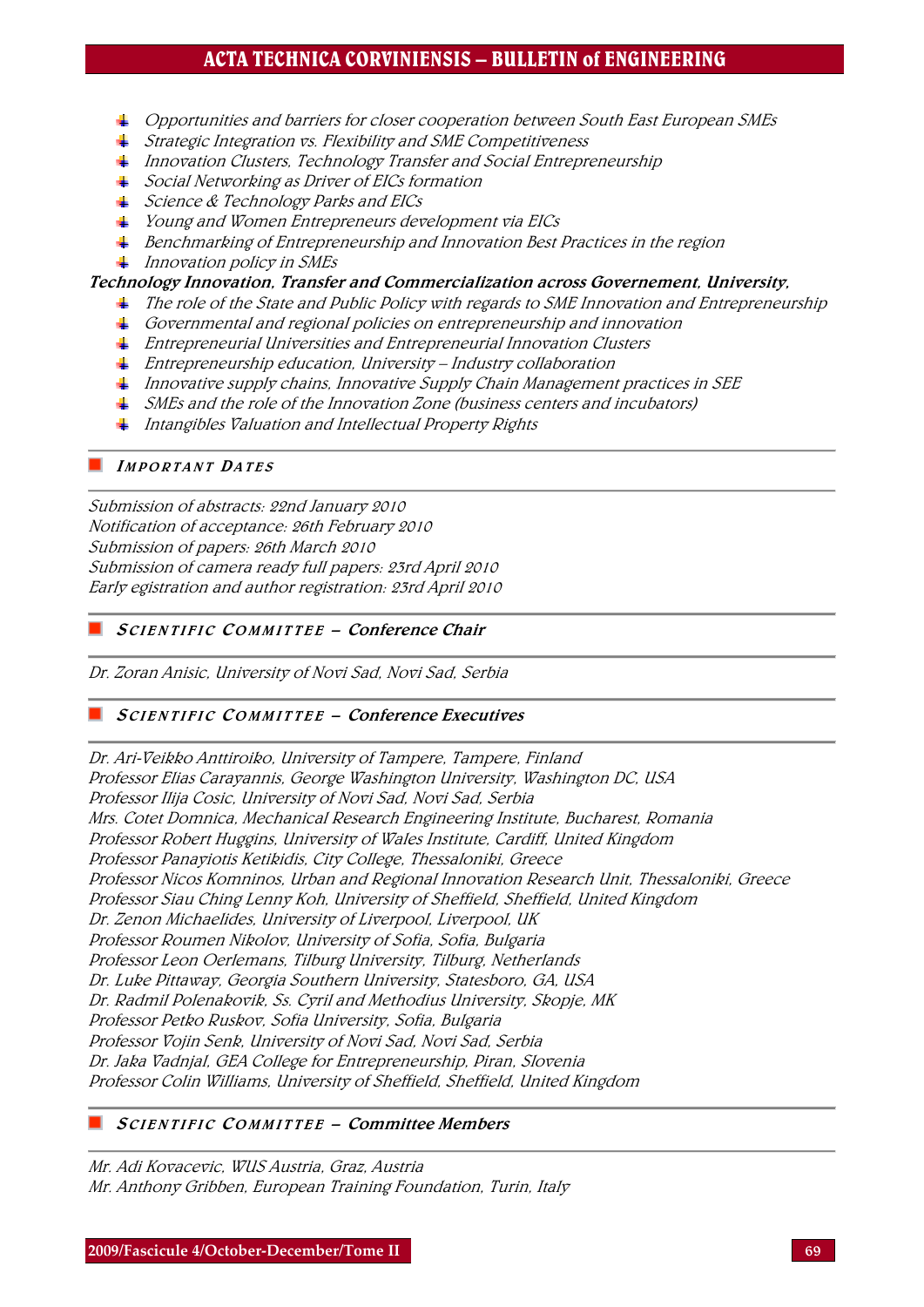Dr. Anna Sotiriadou, CITY-College, Thessaloniki, Greece Dr. Anton Constantin Micu, Bucarest, Romania Dr. Bozidar Lekovic, Faculty of Economy, Subotica, Serbia Mr. Bojan Lalic, Faculty of Technical Sciences, Novi Sad, Serbia Dr. Bobek Suklev, Faculty of Economy, Skopje, Macedonia Mr. Boris Curkovic, University of Tuzla, Tuzla, Bosnia and Herzegovina Dr. Christina Miariti, SEERC, Thessaloniki, Greece Mr. Darko Konjevic, Podgorica, Montenegro Dr. Delco Jovanoski, Faculty of Mechanical Engineering, Skopje, Macedonia Dr. Denise Fletcher, University of Sheffield, Sheffield, United Kingdom Ms. Efka Heder, European Training Foundation, Turin, Italy Dr. Elena Rodriguez-Falcon, University of Sheffield, Sheffield, United Kingdom Dr. Fuada Stankovic, Faculty of Law, Novi Sad, Serbia Mr. Herbert Pock, Graz, Austria Mr. Igor Medic, BIOS, Osijek, Croatia Dr. Igor Pavlin, GEA College, Ljubljana, Slovenia Dr. Ilija Cosic, Technical University, Novi Sad, Serbia Mr. Jack Bourke, University of Limerick, Limerick, Ireland Dr. Karl Hainz-Fiedler, SPICE, Berlin, Germany Dr. Karolj Kasas, Regional Chamber of Commerce,Subotica Dr. Kiril Anguelov, Technical University, Sofia, Bulgaria Dr. Klaus Schuch, ZSI, Vienna, Austria Dr. Konstantin Dimitrov, Faculty of Mechanical Engineering, Skopje, Macedonia Dr. Konstantin Petkovski, University St. Kliment Ohridski, Bitola, Macedonia Dr. Lenny Koh, University of Sheffield, Sheffield, United Kingdom Dr. Ljubica Shuturkova, University "Ss. Cyril and Methodius", Skopje, Macedonia Dr. Ljubomir Drakulevski, Faculty of Economy, Skopje, Macedonia Dr. Luke Pitaway, University of Sheffield, Sheffield, United Kingdom Mr. Martin Felix - Gajdusek, ASO Sofia, Sofia, Bulgaria Mr. Michel Richter, SENSI, Amsterdam, Nederland Dr. Martha Muhlburger, University of Leoben, Leoben, Austria Academic Nikola Klusev, MASA, Macedonia Dr. Nenad Penezic, Faculty of Technical Sciences, Novi Sad, Serbia Dr. Nikos Zaharis, SEERC, Thessaloniki, Greece Mr. Peter Perkonigg, Styrean Development Agency, Graz, Austria Dr. Ricardo Pinto, Stratagem Consulting International, Hamburg, Germany Dr. Slavica Singer, JJ Strosmaer University, Osijek, Croatia Academic Taki Fiti, Skopje, MASA, Macedonia Dr. Todor Kralev, Faculty of Tourism, Skopje, Macedonia Dr. Valentina Gecevska, Faculty of Mechanical Engineering, Skopje, Macedonia Dr. Vasyl Gerasymchuk, National Technical University of Ukraine, Kiev, Ukraine Dr. Velimir Stojkovski, University "Ss. Cyril and Methodius", Skopje, Macedonia Dr. VeraZelenovic, Regional Chamber of Commerce, Novi Sad Dr. Vojin Senk, Faculty of Technical Sciences, Novi Sad, Serbia Dr. Viktor Stefov, Faculty of Natural Science, Skopje, Macedonia Dr. Vladimir Dukovski, Faculty of Mechanical Engineering, Skopje, Macedonia Dr. Yannick Du Pont, SPARK, Amsterdam, Nederland Dr. Zoran Anisic, Technical University, Novi Sad, Serbia

### G OALS

The objective of ICEIRD Consortium is to establish an effective channel of communication between policy makers, government agendas, academic and research institutions and persons concerned with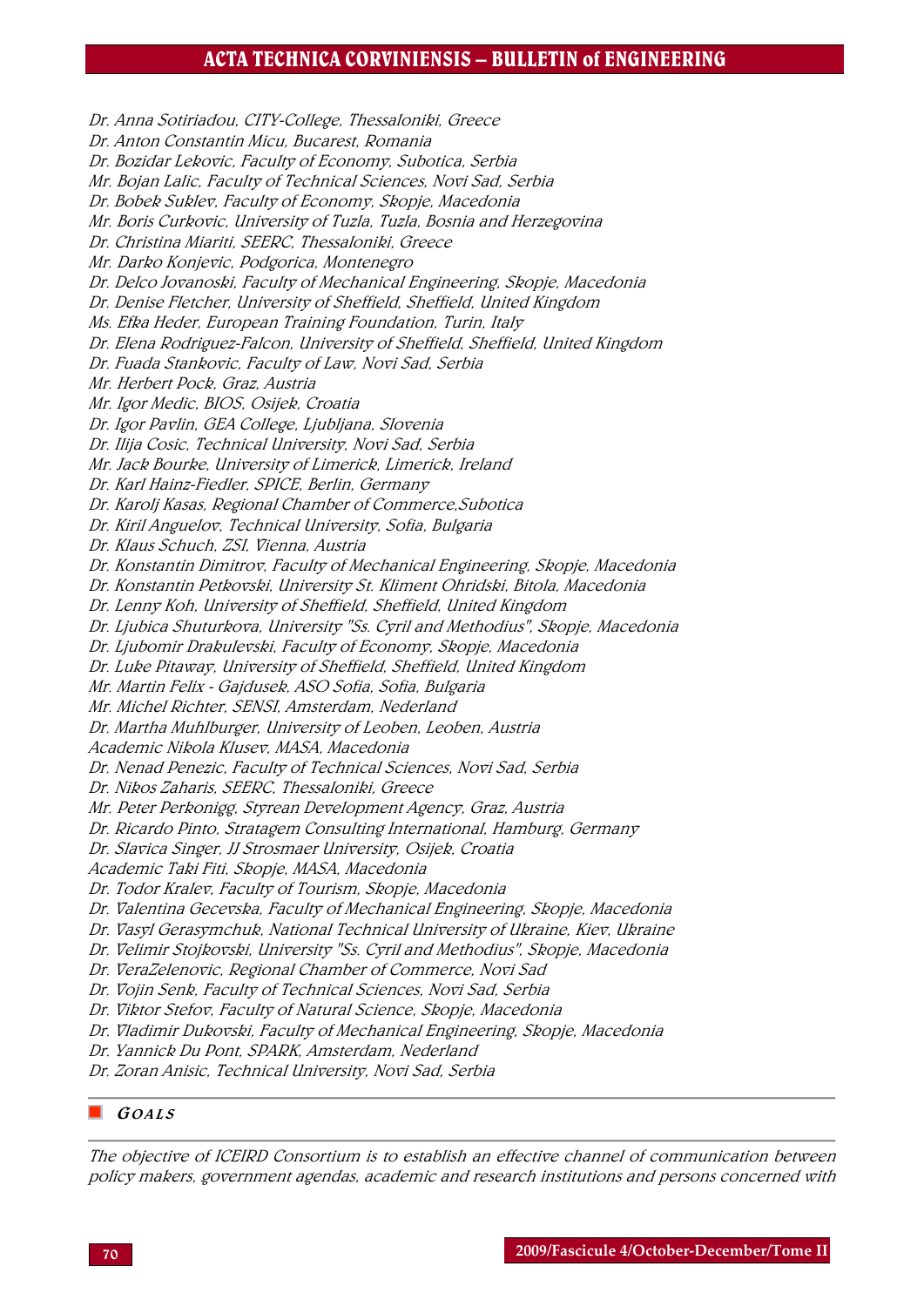the latest research, scientific development and practice on innovation and regional development, with the following goals:

- $\ddag$  To bridge the gap between academic and industry through applied research on technology, innovation and entrepreneurship and regional economic development
- $\ddag$  To foster knowledge transfer and collaboration between the academic and industry sectors in emergent technology, system and model contexts
- $\Box$  To organize annual conferences/workshops to meet with members and participants and disseminate latest research and practice
- $\pm$  To publish results of projects in quality academic and professional journals, books, handbooks, proceedings, and reports.
- $\ddagger$  To generate funding from sources such as local government and research councils for furthering and developing new projects that could benefit the regional and country economy and industry by sharing of experiences and know-how between regions and countries
- $\pm$  To work in partnership with industry on specific entrepreneurial challenges, or innovative ideas
- $\pm$  To drive international research collaboration on projects related to innovation and regional development.
- $\ddot{\bullet}$  To serve as the resources and expertise's hub on entrepreneurship and innovation by providing an ICEIRD consortium platform and a knowledge bank.
- $\ddot{\bullet}$  To infuse and pump knowledge and expertise into improving the competitiveness of enterprises in developing countries.
- $\pm$  To be the first successful international network that enables exchange and transfer of knowledge, expertise and resources between developed and developing countries (the real global innovative chain)

# **BACKGROUND**

The International Conference for Entrepreneurship, Innovation and Regional Development (ICEIRD) Consortium was formally established in 2008. It is a multi - disciplinary and cross-sectoral network crossing several streams of theory and practice, namely entrepreneurship, innovation, regional economic development and information systems. The ICEIRD Consortium was set-up with members from institutions jointly researching and collaborating in strategising/organising the annual ICEIRD conference and managing joint projects focused on the theory, policy and practice of entrepreneurship and innovation in particular as it pertains to information technologies. One of the higher concern features of the so-called European Innovation Paradox is the divide between academic research and policy-making, between thinkers and doers. The ICEIRD can become an authoritative reference in bridging this gap by developing analysis in the field of innovation and regional policy, based on high-level academic research, but without neglecting the lessons learnt by policy makers and professionals in the field. Thus establishing experiential feedback learning loops and cross fertilization among two communities which have lived too far away from each other for far too long, and in the European Union in particular.

# **SUBMISSIONS**

Paper Submission - Academic papers accepted and presented at the conference will be published in the Conference Proceedings. Selected papers will be also published in a special issue of the International Journal for Innovation and Regional Development (IJIRD), Interscience Publisher Ltd. As well as full academic papers, the following submissions are welcomed and will be published in the Booklet of Abstracts:

- Case Study Submissions Presentations from individuals or companies working in the field
- **Practitioner Contribution** Contributions, either presentations or demonstrations, from individuals or companies working in the field.